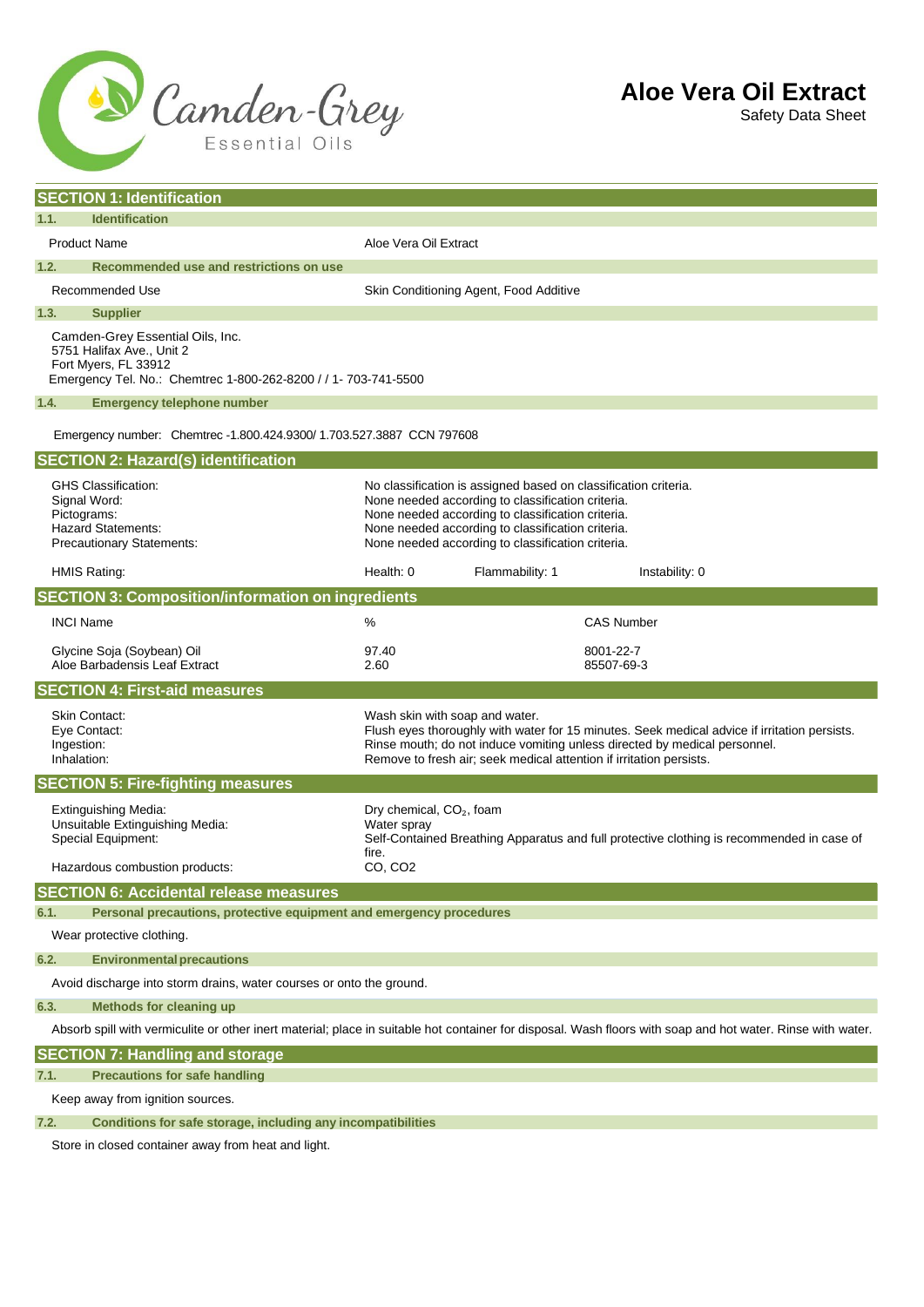## **Aloe Vera Oil Extract**

Safety Data Sheet

| <b>SECTION 8: Exposure controls/personal protection</b>             |                                                                                                                                                  |  |  |  |
|---------------------------------------------------------------------|--------------------------------------------------------------------------------------------------------------------------------------------------|--|--|--|
|                                                                     |                                                                                                                                                  |  |  |  |
| OSHA Permissible Exposure Limit (PEL):                              | None established.                                                                                                                                |  |  |  |
| Hand Protection:<br><b>Respiratory Protection:</b>                  | Wear suitable gloves.<br>None needed.                                                                                                            |  |  |  |
| Eye Protection:                                                     | Wear splash goggles.                                                                                                                             |  |  |  |
| <b>Engineering Measures:</b>                                        | None needed                                                                                                                                      |  |  |  |
| <b>SECTION 9: Physical and chemical properties</b>                  |                                                                                                                                                  |  |  |  |
| Information on basic physical and chemical properties<br>9.1.       |                                                                                                                                                  |  |  |  |
| Appearance/Odor:                                                    | Light viscous oil/Slight vegetable                                                                                                               |  |  |  |
| Color:                                                              | Yellow                                                                                                                                           |  |  |  |
| pH:<br>Specific Gravity (25°C)                                      | N/A<br>0.917-0.924                                                                                                                               |  |  |  |
| Solubility in Water:                                                | Insoluble                                                                                                                                        |  |  |  |
| Solubility in Organic Solvents:                                     | Soluble                                                                                                                                          |  |  |  |
| <b>Boiling Point:</b><br><b>Melting Point:</b>                      | Not determined<br>Not determined                                                                                                                 |  |  |  |
| Flash Point:                                                        | $550^\circ$ F                                                                                                                                    |  |  |  |
| Upper Explosion Limit:<br>Lower Explosion Limit:                    | Not determined<br>Not determined                                                                                                                 |  |  |  |
| Autoignition temperature:                                           | Not determined                                                                                                                                   |  |  |  |
| Vapor Pressure (mm Hg):                                             | Not determined                                                                                                                                   |  |  |  |
| Viscosity:                                                          | Not determined                                                                                                                                   |  |  |  |
| <b>Other information</b><br>9.2.<br>No information available.       |                                                                                                                                                  |  |  |  |
|                                                                     |                                                                                                                                                  |  |  |  |
| <b>SECTION 10: Stability and reactivity</b>                         |                                                                                                                                                  |  |  |  |
| Stability:                                                          | This product is stable under normal conditions.                                                                                                  |  |  |  |
| Conditions to Avoid:                                                | Contact of oil impregnated porous material, such as paper or rags, with air as<br>spontaneous combustion may occur.                              |  |  |  |
| Hazardous Decomposition Products:                                   | No data available                                                                                                                                |  |  |  |
| Hazardous Polymerization:                                           | None                                                                                                                                             |  |  |  |
| <b>SECTION 11: Toxicological information</b>                        |                                                                                                                                                  |  |  |  |
| 11.1.<br>Information on toxicological effects                       |                                                                                                                                                  |  |  |  |
| General:                                                            | No evidence of harmful effects from available information.                                                                                       |  |  |  |
| <b>SECTION 12: Ecological information</b>                           |                                                                                                                                                  |  |  |  |
| Ecotoxicity:                                                        | No evidence of harmful effects from available information.                                                                                       |  |  |  |
| <b>SECTION 13: Disposal considerations</b>                          |                                                                                                                                                  |  |  |  |
| 13.1.<br><b>Disposal methods</b>                                    |                                                                                                                                                  |  |  |  |
| Dispose of in accordance with local, state and federal regulations. |                                                                                                                                                  |  |  |  |
| <b>SECTION 14: Transport information</b>                            |                                                                                                                                                  |  |  |  |
| ADR/RID/IMDG/ICAO:                                                  | Not regulated                                                                                                                                    |  |  |  |
| USA                                                                 | Not regulated by DOT                                                                                                                             |  |  |  |
| <b>SECTION 15: Regulatory information</b>                           |                                                                                                                                                  |  |  |  |
| EC/GHS classification:                                              | According to EC/GHS regulations, this product is not classified or labeled.                                                                      |  |  |  |
| <b>CHEMICAL INVENTORIES</b>                                         |                                                                                                                                                  |  |  |  |
| US TSCA                                                             |                                                                                                                                                  |  |  |  |
| Canadian DSL                                                        | The ingredients of this product are either exempt or on this inventory<br>The ingredients of this product are either exempt or on this inventory |  |  |  |
| <b>Australia AICS</b>                                               | The ingredients of this product are either exempt or on this inventory                                                                           |  |  |  |
| Japan ENCS<br>Korea ECL                                             | The ingredients of this product are either exempt or on this inventory<br>The ingredients of this product are either exempt or on this inventory |  |  |  |
| Philippines PICCS                                                   | The ingredients of this product are either exempt or on this inventory                                                                           |  |  |  |
| China IECSC                                                         | The ingredients of this product are either exempt or on this inventory                                                                           |  |  |  |